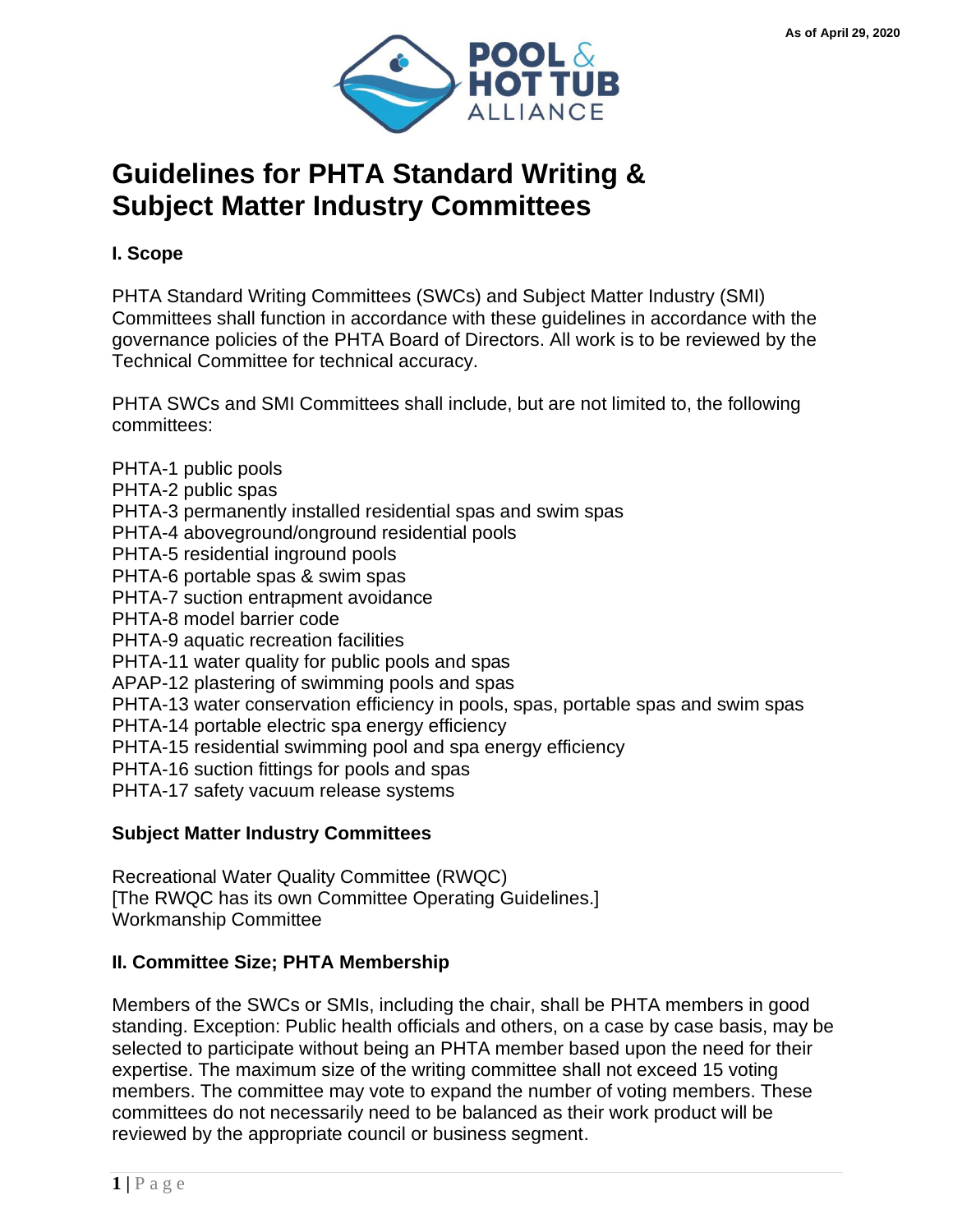#### **III. Committee Chairs - Appointment, Terms of Office, Responsibilities Chair, Standard Writing Committees**

At the beginning of a new revision cycle for an PHTA standard, a chairman is appointed or reappointed. Staff will consult with the current chair and solicit committee member views prior to making the appointment. Any member who is interested in serving as a chairperson should express to staff a desire to serve. Staff will seek other nominations from the committee. The term of office is considered to be one cycle to complete revision of a standard. The chair shall remain in place between revisions to facilitate any questions or inquiries on the standard. The committee chair may serve a maximum of two consecutive terms of office or two revision cycles and may serve longer based upon committee agreement.

## **Chair, Other SMI Committees**

PHTA staff appoints the committee chair. Staff will consult with the current chair and solicit committee member views prior to making the appointment. Any member who is interested in serving as a committee chair should express to staff a willingness to serve at the end of the three-year term of the chairman. The chair serves for a term of three years. At the end of his or her thee-year term, the chair can be reappointed for an additional term of one year by the committee.

#### **Chair Responsibilities**

- Be available to attend all meetings in person or by electronic means.
- Start the meeting on time (the chair should arrive early to check on readiness of room and determine a quorum).
- Be well organized and prepared for the meeting.
- The chair must insist that members complete and review their homework prior to the meeting.
- Follow the agenda and complete all agenda items and goals for the meeting.
- Be familiar with PHTA's antitrust policy, Robert's Rules of Orders, PHTA bylaws, and parliamentary procedures.
- Keep the group working together and moving forward by explaining procedures clearly and communicating the next order of business.
- Control the floor and establish clear rules on how the meeting will be conducted. The chair should "assign" the floor by recognizing those members who wish to speak and if necessary, rule members out of order for interruptions, side conversations, etc.
- Be impartial and a good facilitator. The chair should provide opportunities for both sides of an issue be heard and maintain respect for members' opinions.
- Be composed and remain calm and objective (patience and a sense of humor helps).
- Be precise (for example, ask for clarification during discussions if necessary and restate the motion before a vote).
- Be available and willing to work with staff by phone and email.
- **■** It is the joint responsibility of the committee chair and the staff liaison to prepare the agenda. The chair identifies items for the agenda; staff prepares and distributes the agenda.
- Work with staff to ensure that the committee completes projects on time. At times, the chair will be called upon to contact members of the committee in order to complete tasks.
- Create and assign work to task forces as necessary.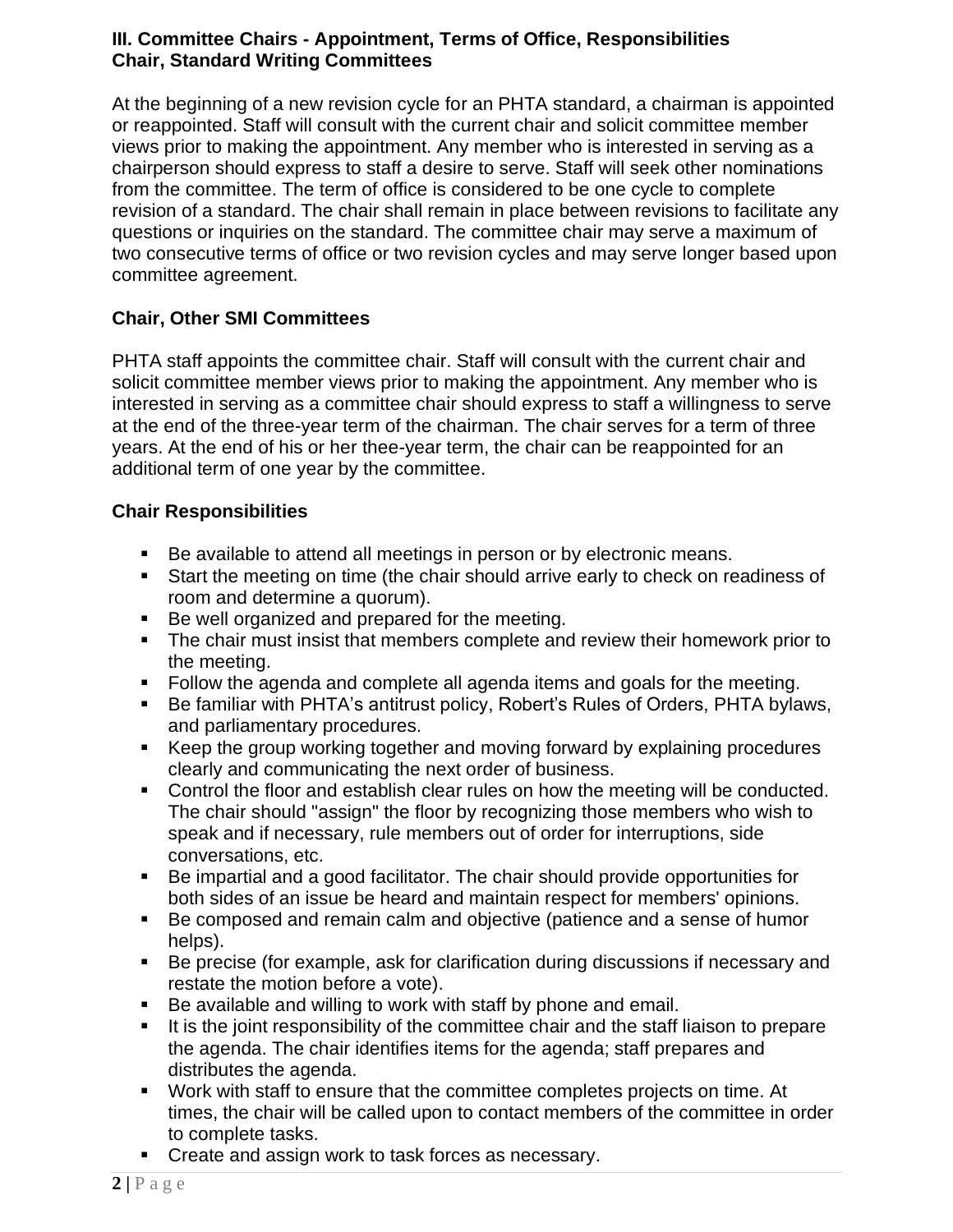# **IV. Committee Membership - Appointment, Terms of Office, Responsibilities**

Committee members shall be selected to provide expertise necessary for the work of the committee. Entities outside the industry are allowed to be members of standards writing committees without being members of PHTA such as public health and building code officials. Potential new members shall obtain and complete a committee membership application from PHTA staff and return it to PHTA staff for its review in consultation with the committee chairman. Submittal of an application does not necessarily guarantee a voting seat on the committee.

If the committee is at maximum size, applications will be held until a voting vacancy occurs. New applications to a SWC will be held in abeyance until after the committee has completed its revision cycle and the standard published, so as not to interrupt/delay the standards committee's drafting progress. The chair may ask the applicant to serve as an "observer" during the interim. At the chair's and staff's discretion, new applications may be reviewed by additional members of the committee. However, the final decision on appointment is made by the chair in consultation with the committee and PHTA staff. At the chair's discretion, new applicants may be invited to attend one or more meetings as a guest prior to appointment. If a new member is appointed to an SMI after the first meeting of the year, that year will still be considered the first year of a three-year term.

#### **Voting Members**

Each company or organization gets only one vote but is allowed to have a primary representative and an alternate. Proxies and proxy votes are not allowed outside the company. An observer category is allowed for non-voting members and experts who provide input on a specific subject matter topic.

#### **Term of Office**

Each member shall be appointed for the SWC cycle necessary to complete the revision or development of a standard. Members may be reappointed for a second consecutive term or revision cycle. Extensions may be granted on an as needed basis at the discretion of the chair.

#### **Responsibilities of Committee Members**

- Return meeting notice responses on time even if not attending (Staff will request responses to meeting notices within 10 business days).
- Meeting attendance is required. Members must not miss two (2) consecutive meetings held either face-to-face or remotely. Members who miss two consecutive meetings unless excused for good cause by the chairman are considered to have tendered their resignation and will be administratively removed from the committee without warning.
- Review materials and vote on new issues in between meetings by letter ballot. Letter ballots may be conducted via email, fax, or regular mail.
- Committee members must return ballots on time.
- Membership will be terminated if a member fails to respond to two consecutive ballots or request for action issues without notification to the secretariat of justifiable cause.
- Accept homework assignments and complete them in a timely fashion.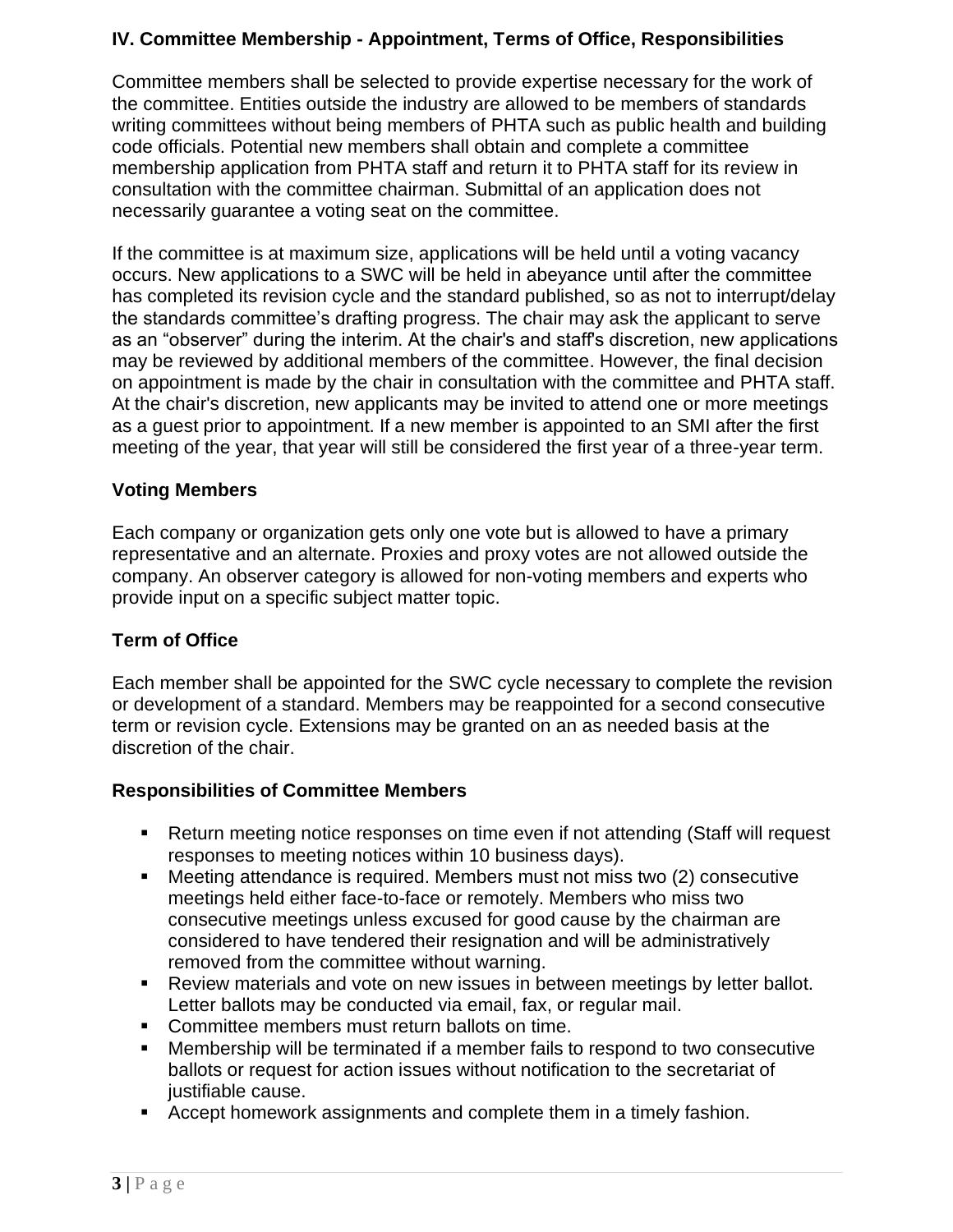- Membership may be terminated if a member fails to complete two consecutive homework assignments, or takes committee work, discussions or drafts outside of the committee without permission of the Chair.
- Standards writing committees are responsible for drafting all or parts of the designated standard and drafting responses to comments.
- To maintain good standing and to be reappointed, members must adhere to PHTA's Volunteer Code of Conduct.

# **V. Meeting Schedule**

- **•** The Chair is to work with staff to hold meetings, either face to face or remotely, as frequently as the volume and complexity of work dictates and to meet deadlines.
- SWCs must adhere to timelines established by the ANSI Essential Requirements for standards revision and development.
- SMI Committees will meet as necessary.

# **VI. Voting**

A majority (51%) of the voting members of a committee constitutes a quorum. The act of a majority (51%) of the members present at a meeting at which a quorum is present shall decide the lawful act of the committee. When less than a quorum is present at a meeting, those present may take actions and adopt resolutions that must be subsequently ratified by a majority vote at a meeting of a quorum or by mail, e-mail, fax, or other written or electronic means.

# **Paper & Electronic Ballots**

Voting ballots may be taken at the committee level on any subject when considered desirable by the committee chair and PHTA staff. Ballots are helpful in eliminating the need for a meeting on noncontroversial matters or for revealing areas of controversy at an early stage in a project, making it possible to at least identify, if not resolve, differences before the next meeting of the committee involved. A majority of the committee (51%) shall decide the lawful act of the committee. Letter ballots may be conducted via email, fax, or regular mail.

## **VII. Responsibilities of Staff**

- Maintain committee membership roster including terms of office.
- Consult with committee chair on appointments.
- Coordinate and plan meeting arrangements.
- Notify committee members in a timely fashion about meeting arrangements (location, hotel, etc.).
- Assist the chairman in the preparation of the meeting agenda.
- Assist the chairman in managing the mood of committee discussions.
- Prepare minutes and send draft to chairman for approval; distribute minutes to the committee and any other appropriate parties (the committee will vote to approve the minutes at the next meeting).
- Keep committee chairman informed on pertinent matters.
- Assist the committee chairman in preparation of necessary reports, motions, and/or requests to other PHTA committees or councils.
- Arrange special mailings to the committee as requested by the chairman or committee.